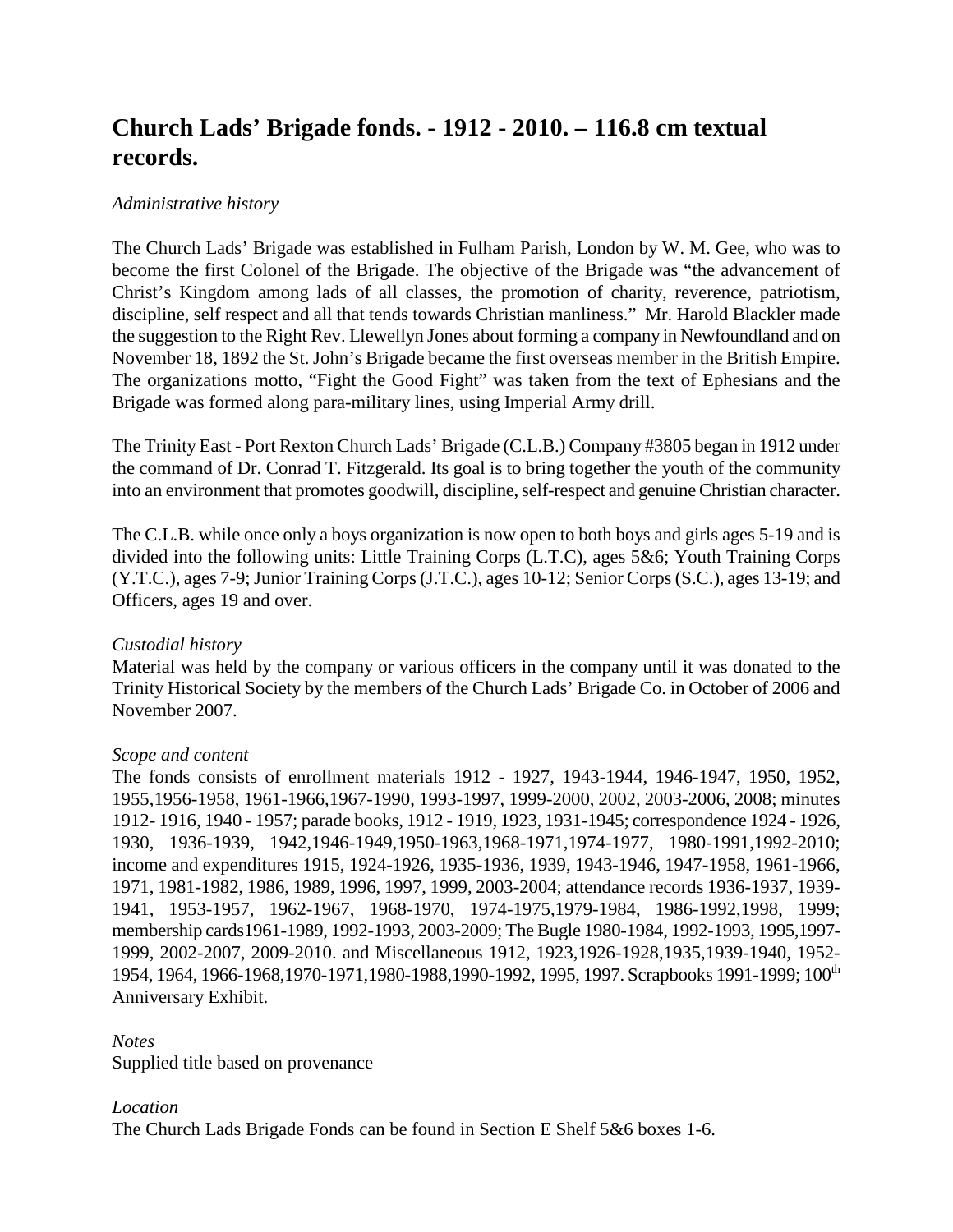#### **Series 1: Enrollment Forms. - 1912-1927, 1943-1944, 1946-1947, 1950, 1952, 1955, 1956-1958, 1961-1966, 1967-1990, 1993-1997, 1999-2000, 2002, 2003-2006, 2008. -10.5 cm**

The series contains the first roll book that belonged to the C.L.B. company and contains information on the name of each boy that enrolled in the company, the number assigned to him, date of enrollment and admission and the date and cause of discharge for each member.

The series also contains consent forms from parents and applications for membership to the company.

Series is further divided into the following sub-series:

- 1.01 Roll Book, 1912-1927
- 1.02 Consent forms, 1943-1944, 1946-1947, 1950, 1952, 1955, 1961-1966, 1995, 1999-2000, 2002
- 1.03 Application for Membership, 1956-1958, 1967-1990, 1993-1997, 2003-2006, 2008

#### **Series 2: Minutes. - 1912-1916, 1940-1957 . - 3.0 cm**

Contains the minutes of the C.L.B. from 1912-1916 and 1940-1957. The minutes record the happenings and decisions that were made by the company as well as when each parade was held and the location. The records also contain information on when the parade was and who and how many people attended.

Series is further divided into the following sub-series:

- 2.01 Minutes, 1912 1916
- 2.02 Minutes, 1940 1957
- 2.03 Parade Book, 1912- 1919
- 2.04 Parade Book, 1923
- 2.05 Parade Book, 1931- 1945

#### **Series 3: Correspondence. - 1924 - 1926, 1930, 1936-1939, 1942, 1946-1949,1950-1963,1968- 1971,1974-1977, 1980-1991, 1992-2010. - 8.5 cm**

Correspondence that was received and sent from the C.L.B to various organizations and people.

#### **Series 4: Income and Expenditures. -1915, 1924-1926, 1935-1936, 1939, 1943- 1946, 1947- 1958, 1961-1966, 1971, 1981-1982, 1986-1996, 1997, 1999, 2003-2004. - 10 cm**

The material consists of the income, expenditures and membership dues of the C.L.B. members.

This series is further divided into the following sub-series:

4.01 Invoices, 1915, 1924-1926, 1939, 1947-1958, 1966, 1971, 1981-1982, 1986, 1989, 1992- 1993, 1996, 1997, 1999, 2003-2004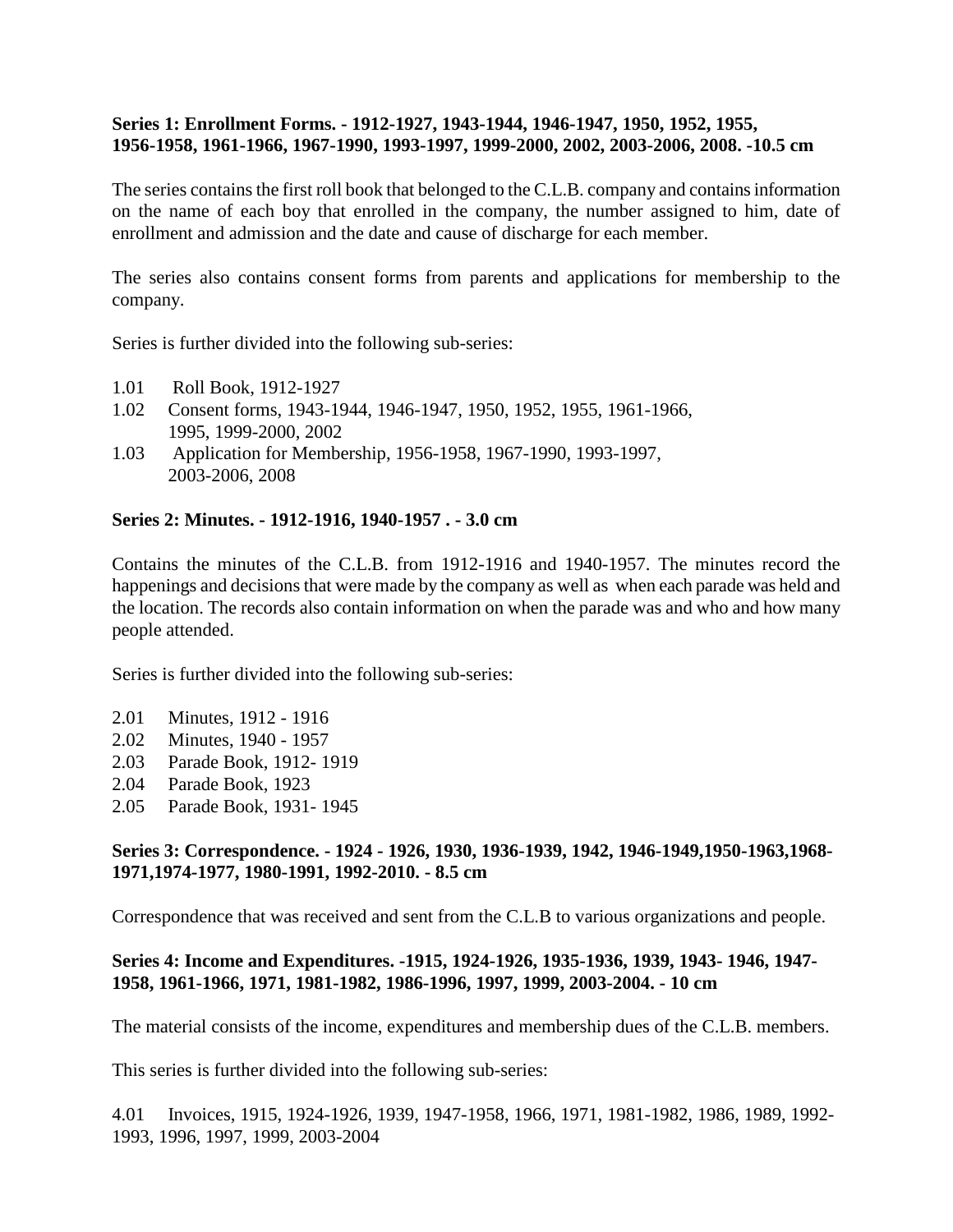- 4.02 The Church Lads Brigade Stock Book, 1935-1936
- 4.03 Income Expenditures, 1943-1945
- 4.04 Income Expenditures, 1946-1957
- 4.05 Income Expenditures, 1986-1996
- 4.06 Money Records, 1961-1966
- 4.07 Money Records, 1962-1963
- 4.08 Cash Account, 1967-1977
- 4.09 Cash Account, 1977-1978
- 4.10 Financial Report, 2003-2004

# **Series 5: Attendance. - 1936-1937, 1939-1991, 1953-1957, 1962-1967, 1968-1970, 1974- 1975,1979-1984, 1986-1992,1998, 1999. – 20.5 cm.**

This file contains the attendance of the members of the C.L.B. from 1936 to 1999.

The series is further divided into the following sub-series:

- 5.01 Attendance Records
- 5.02 Attendance Lists
- 5.03 Nominal Roll
- 5.04 Index Cards
- 5.01 Attendance Records. 1953-1957, 1962-1965, 1968-1970, 1974-1975. 2.5 cm.

Sub-series consist of books of attendance records.

| 5.01.001 |  | 1953 - 1957, Squad I to IV |  |
|----------|--|----------------------------|--|
|          |  |                            |  |

- 5.01.002 1962 1963, Squad I
- 5.01.003 1962 1963, Squad II
- 5.01.004 1962 1964, J.T.C.
- 5.01.005 1964, Squad I and J.T.C.
- 5.01.006 1964 1965, Squad I and J.T.C.
- 5.01.007 1968 1970, C.L.B and J.T.C.
- 5.01.008 1974 1975, C.L.B. and J.T.C.

5.02 Attendance Lists. - 1936-1937, 1939-1991. - 0.5 cm.

Sub-series contain a list of members in the C.L.B. from 1936-1937 and 1939-1991.

5.03 Nominal Roll. - 1936-1939, 1963-1967, 1979-1984, 1986-1992, 2002-2004 -1.5 cm.

Sub-series contains a list of names and numbers enrolled in the Trinity East - Port Rexton C.L.B. for that corresponding year, as well as a list of numbers enrolled in each group in the entire Avalon Battalion.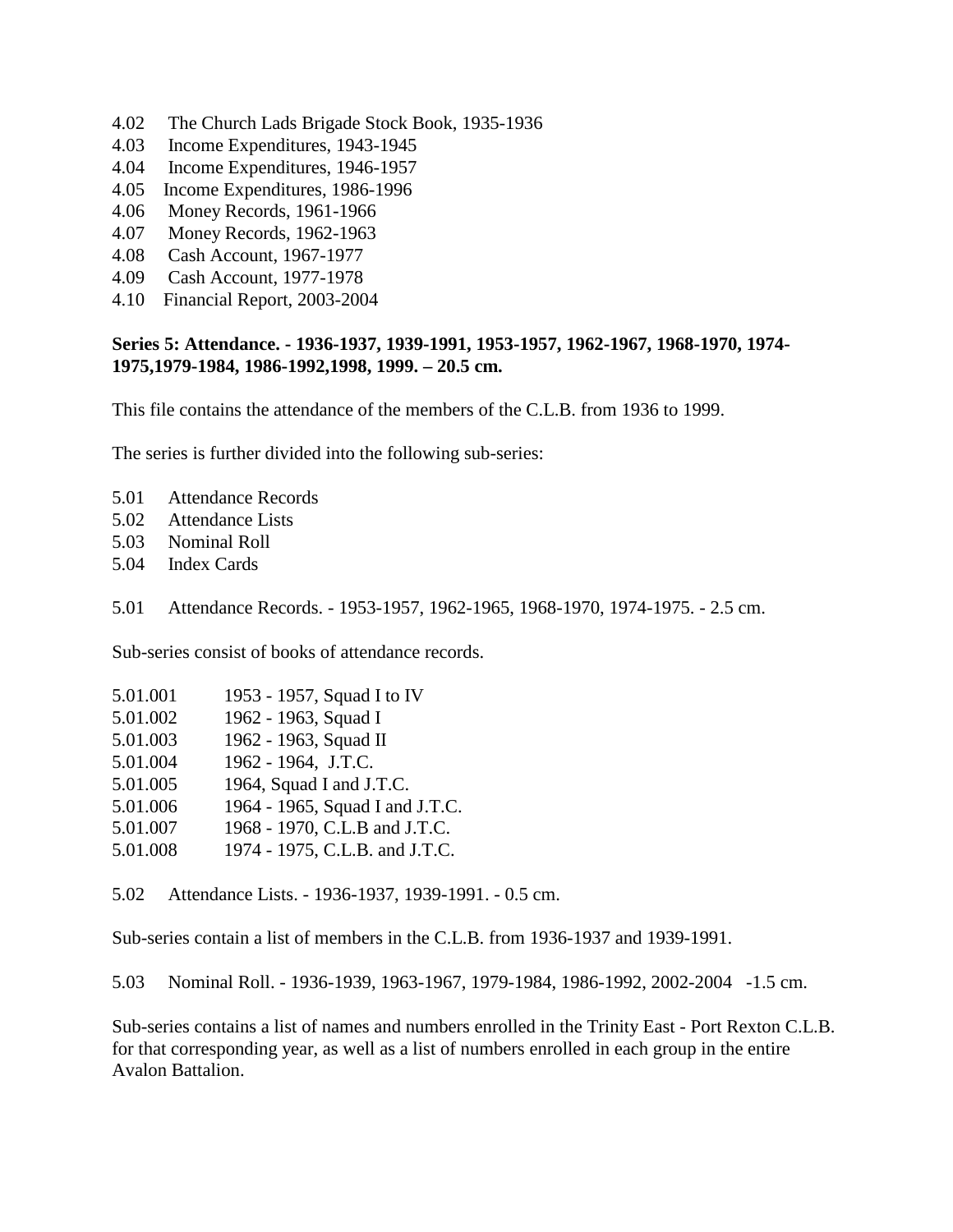5.04 Attendance Cards. - 1933-1934, 1936, 1937-1938, 1966-2008. - 16 cm.

Sub-series contains attendance cards for each C.L.B. meeting.

#### **Series 6: Membership Cards. 1961- 1989. -2.0 cm**

This series contains membership cards for each member of the C.L.B. from 1961 - 1989 stating their name, Lads' number, age when enrolled and date of recruitment and when discharged.

- 6.01 1961-1989 6.02 2003-2009
- 6.03 Members Due Cards 1992-1993

# **Series 7: Order Books.-1913-1916, 1923-1924, 1925, 1928-1929, 1955-1982, 1961-1962, 1966-1968, 1972,1983,1984 - 1999,1994 - 1999. -18 cm.**

This series contains the order books for the C.L.B which records various orders from the company officers and the battalion headquarters respecting various aspects of the business of the C.L.B. that have to be followed.

The series is further divided into the following sub-series:

7.01 1913-1916 7.02 1923-1924 7.03 1925 7.04 1928-1929 7.05 1955-1982 7.06 1961-1962 7.07 1966-1968 7.08 1972 7.09 1983 7.10 1984-1991 7.11 1992-1993 7.12 1994–1999 7.13 2000-2009

#### **Series 8: The Bugle 1980-1984, 1992-1993, 1995, 1997-1999, 2002-2007, 2009- 2010. - 3.0cm.**

The Bugle is the newsletter for the C.L.B. and contains information on various activities, events, fundraisers, orders and parades of various companies of the Brigade in the province.

# **Series 9: Miscellaneous 1912, 1923,1926-1928,1935,1939-1940, 1952-1954, 1964, 1966- 1968,1970-1971,1980-1988,1990-1992,1995,1997-2000,2001-2006. -12.8 cm.**

This series contains various admission and discharge certificates, commissioning certificates, a Church Lads' Brigade promise, and a list of rectors who served the parish from 1979 - 1993.